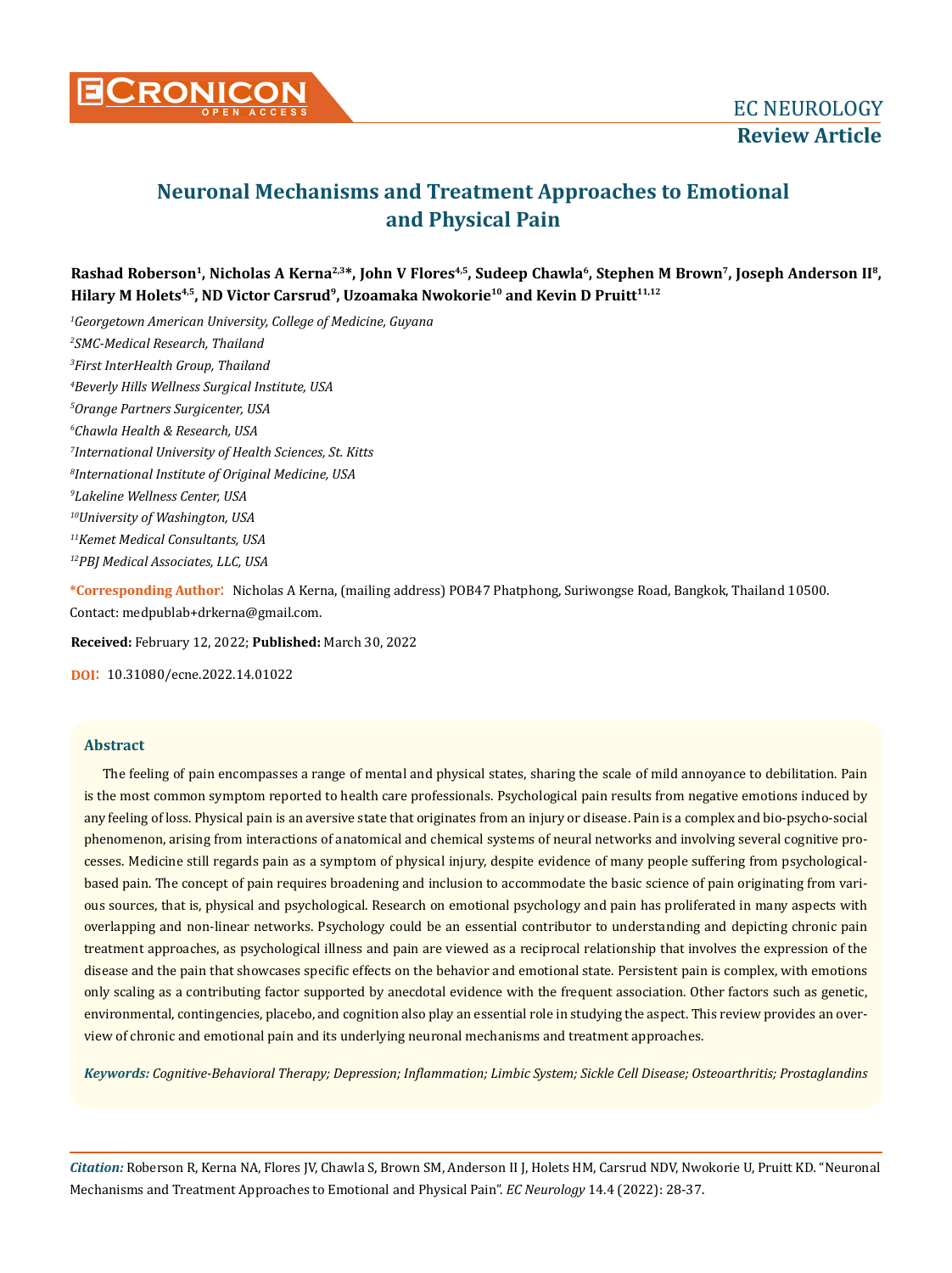# **Abbreviations**

ACC: Anterior Cingulate Cortex; CBT: Cognitive-Behavioral Therapy; CPS: Chronic Pain Syndrome; CRPS: Complex Regional Pain Syndrome; GPCR: G Protein-Coupled Receptor; NGF: Nerve Growth Factor; TNF: Tumor Necrosis Factor; PAG: Periaqueductal Gray; RCT: Randomized Controlled Trial

# **Introduction**

Chronic pain is persistent in characteristics and is defined as lasting for at least 3 months. Therefore, it is more complicated to assess and treat than acute pain conditions. In addition, the nosology of pain is continuously evolving and inconsistent, as some forms and types of pain are related to specific diseases such as osteoarthritis (joint degeneration), neuropathic pain (nerve damage), and sickle cell disease (tissue anoxia or severe hypoxia or loss of oxygen) [1]. Both chronic pain syndrome (CPS) and complex regional pain syndrome ( CRPS) were first described by Silas Weir Mitchell in 1864 [2]. In 1901, Paul Sudeck described the CRPS type I lesion as "acute reflex bone atrophy after inflammation and injuries of the extremities and their clinical appearances" [3]. In 1936, James Evans coined "reflex sympathetic dystrophy" [4].

Mental pain, emotional pain, or psychological pain is unpleasant suffering or feeling of a non-physical origin. In 1998, Edwin S. Shneidman, a pioneer in the field of suicidology, described this feeling as "how much you hurt as a human being" [5]. In 1962, Sandler elaborated on psychological pain associated with a discrepancy between the perception of the ideal and the actual self [6]. Bakan, in 1968, observed the feeling of separation from the significant other in his patients [7]. In 1990, Baumeister revealed that mental pain has an indirect suicidal influence. In addition, it impacts the psychological quality of life with the primary emotion of self-disappointment [8].

Melzack and Casey (1968) have described the composition of human pain experience expanded into 3 dimensions (Figure 1). First, the sensory-discriminative dimension identifies the stimulus's timing, location, and mechanical (or physical) characteristics and prompts reflexes to withdraw and avoid tissue damage. The cognitive-evaluative dimension plays a role in influencing the evaluation and consequences of any specific injury or pain. Finally, the affective-motivational dimension is closely related to emotion with exposure to the stimulus, thus activating defensive behaviors such as escaping the noxious stimulus [9].



*Figure 1: Three dimensions of the human pain experience as described by Melzack R., et al. (1968) [9].*

*Citation:* Roberson R, Kerna NA, Flores JV, Chawla S, Brown SM, Anderson II J, Holets HM, Carsrud NDV, Nwokorie U, Pruitt KD*.* "Neuronal Mechanisms and Treatment Approaches to Emotional and Physical Pain". *EC Neurology* 14.4 (2022): 28-37.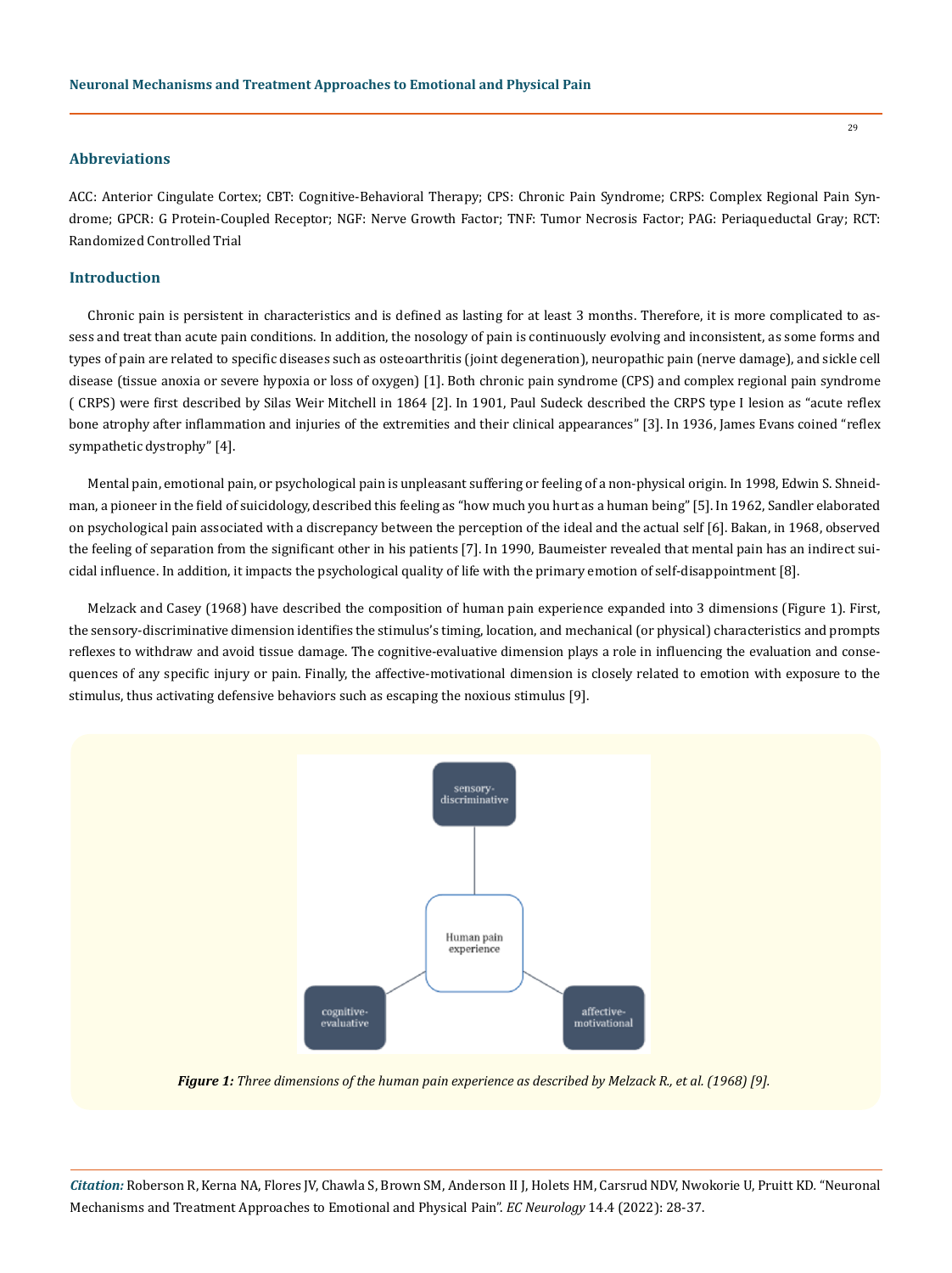The dimensions sensory-discriminative and affective-motivational are supported by a parallel but separate neural network of systems. The lateral pain system supports the sensory-discriminative dimension and expands the axons to the spinal cord through the spinothalamic tract. The medial pain system supports the affective-motivational dimension and projects axons to the spinal cord and brain stem

through the spinothalamic tract, thus forming the synapse and expanding further to the limbic system and the cingulate cortex [9]. Clinical studies reported by Ploner., *et al*. (1999) [10] and Kulkarni., *et al*. (2005) [11] have presented data supporting the distinction between the lateral and medial pain systems.

# **Discussion**

## **Neuroscience of psychological (emotional) pain**

The definition of psychological pain is complicated and can be understood as a lasting unpleasant feeling with an unsustainable feeling that can be characterized by the inability and perception of self-deficiency of an individual, leading to social disconnect and frustration in achieving psychological needs [12]. Papini., *et al*. (2006) supported the idea of endogenous opioid involvement in psychological pain studied in animal research [13]. Physical pain regulation is also operated by cannabinoid receptors and therefore is expected to influence the psychological pain scale [14]. Chronic pain is distressing; however, the familiar and complex problem deeply affects individuals and, therefore, social interactions [15]. It is commonly represented because injury or disease has its taxonomy and medical definitions and is therefore defined as a separate condition in the current scenario based on data supported by structural, functional, and molecular imaging studies [16,17]. Chronic health pain is a significant concern to most of the population.

Acute pain is elicited by the acute level of inflammation or wounded tissue, whereas chronic pain is maladaptive and is characterized by specific observations of burning (spontaneous pain) in response to noxious or non-noxious stimuli. Neuronal plasticity is part of chronic pain's neural coding pathways and circuits. Sensory neurons from the dorsal root ganglia, the trigeminal ganglia, and central sensory effects produced by neurons in the brain and spinal cord are involved in pain processing through orthopedic stressors. Nociceptors are the primary response elements activated in any tissue injury.

The response is sensitized by inflammatory mediators, such as prostaglandins, nerve growth factors (NGF), bradykinin, pro-inflammatory cytokines such as interleukins, tumor necrosis factors (TNF), and pro-inflammatory chemokines such as CXCL5 and CCL2 that act by direct binding and stimulation of the G protein-coupled receptor (GPCR) pathway and tyrosine kinase receptors [18-20].

The concept that sustained, repeated, and intense stimuli are required for central sensitization is historically considered medical dogma. The evolving data support persistent peripheral nociceptive input, not necessarily central sensitization. It results from a continuous change in the properties of neurons in the central nervous system that increases as an independent factor for peripheral input [21]. However, according to researchers, central sensitization, neuroinflammation, and chronic pain can occur without a peripheral injury in injuries such as traumatic brain injury, spinal cord injury, and multiple sclerosis [22]. Therefore, future studies must explore bi-directional pathways and central and peripheral sensitization interactions.

#### **Neuroscience of chronic pain**

Understanding the complex process of chronic pain has become challenging during treatment because the mechanisms interact with neural circuits that involve emotional, sensory, and cognitive processing. Therefore, researchers are exploring a mechanistic approach to implement psychology-based treatments for chronic pain, as it is an ideal model to attempt to understand multiple types of processes in the context of integrated and localized neural networks.

*Citation:* Roberson R, Kerna NA, Flores JV, Chawla S, Brown SM, Anderson II J, Holets HM, Carsrud NDV, Nwokorie U, Pruitt KD*.* "Neuronal Mechanisms and Treatment Approaches to Emotional and Physical Pain". *EC Neurology* 14.4 (2022): 28-37.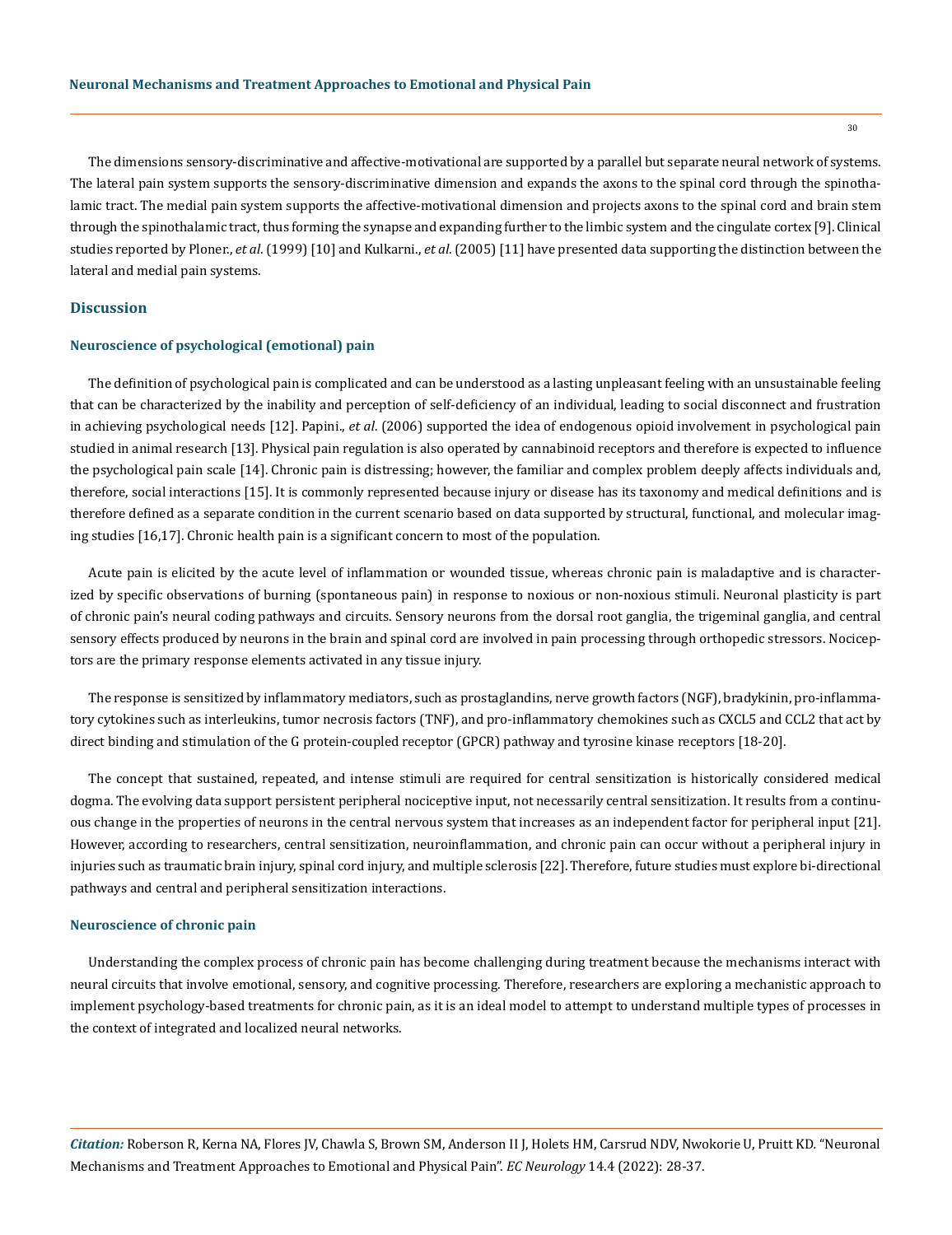The cognitive and emotional aspects of chronic pain involve the interconnected network and action of brain regions such as the somatosensory cortex, thalamus, insula, prefrontal cortex, anterior cingulate cortex, spinal cord; midbrain regions, cerebellum, and periaqueductal gray; subcortical structures, hippocampus, amygdala, and basal ganglia [23].

## **Neuroscience of interaction between psychological (emotional) pain and chronic pain**

Pain is a nociceptive-stimulated response that forces people to seek treatment when they experience pain, ache, or suffering. The psychological state (the state of mind) is altered once pain reaches the chronic stage, displaying the same band of physical, emotional, or psychological pain [23]. Physical and emotional pain exists on the scaffold of the same continuum [24,25] that involves standard neural networks [26], resulting in eccentric behavior (Figure 2).



*Figure 2: Pain behavior integrating physiological and psychological systems.*

The two main points to be considered when exploring the approach of the brain system to psychological pain processing are: 1) experiencing pain can trigger a cascade of neurological events that begin with sensory networks that lead to an altered psychological state of mind and b) data have also revealed that earlier psychological states can increase the risk of chronic scale due to cross-sensitization due to greater sensitivity to stressful events, such as childhood trauma, addiction, and loss of a parent [27–29].

Chronic pain and depression (for example) have common comorbidities such as higher levels of stress and disturbance of sleep patterns compared to patients who have no symptoms of chronic pain or depression. Any cause leading to chronic pain has a prevalence of 21.9%, and of this, approximately 35% of patients have comorbid depression associated with it. Logistic analysis has shown a higher probability that the younger population experiences comorbid pain along with depression compared with chronic pain alone.

The findings have also revealed demographic groups as an essential factor in determining the prevalence of comorbid pain and depression in a particular community and assessing the benefits [30,32]. Feelings of worry, anxiety, frustration, and depression are caused by

*Citation:* Roberson R, Kerna NA, Flores JV, Chawla S, Brown SM, Anderson II J, Holets HM, Carsrud NDV, Nwokorie U, Pruitt KD*.* "Neuronal Mechanisms and Treatment Approaches to Emotional and Physical Pain". *EC Neurology* 14.4 (2022): 28-37.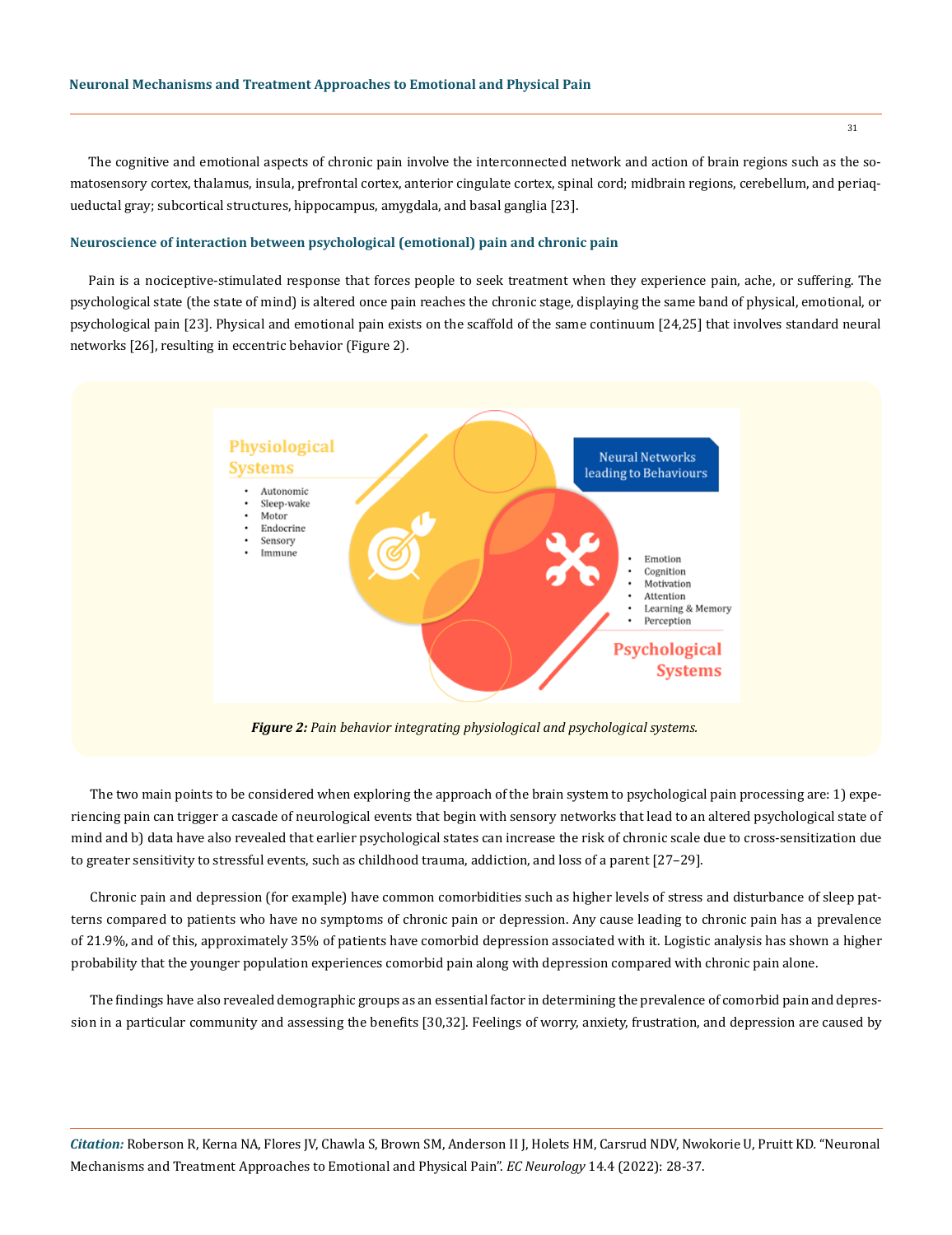chronic pain. However, evidence of a reverse causal relationship has also supported evidence of negative mood and emotion leading to or exacerbating the pain.

The association can be elaborated on and explained by a distorted scale of pain sensitivity. Clinical studies have described the positive association between a higher score of pain and negative emotions [32], together with solid evidence supporting the association of negative emotions that reduce sensitivity to pain [33,34]. Possible neural mechanisms of modulatory influences suggest that the amygdala, periaqueductal gray (PAG), anterior insula, and the anterior cingulate cortex (ACC) are critical players in pain processing [32].

A study by M Von Korff., *et al*. (1996) highlighted the bi-directional relationship between pain and depression with underlining depression as a positive predictor in developing the symptoms of chronic pain, and in turn, the chronic pain scale increases the risk of depression. Epidemiological studies on the comorbidity of pain and depression have shown that a) pain has a strong relationship with anxiety and depression disorders; b) pain that interferes with certain activities is a vital characteristic of predicting depression; c) specific psychological symptoms (such as disturbed sleep), low level of energy, and worry are prominently observed in patients affected by pain, whereas guilt and loneliness are not; d) pain dysfunction with depression is observed in the early phase of pain, while distress is often transient; and e) depression levels do not improve in patients with chronic dysfunction; however, it also does not increase over the period with increasing chronicity [35].

#### **Research to explore the connection**

Targeted research would advance the contribution and better understanding of psychological processes in chronic pain conditions. The method of pain itself cascades the changes in the processing of psychological alteration. Integrating psychological science into pain neurobiological pathways is progressing into clinical translation data. Data sets extracted from functional imaging are attractive in treating approaches. Clinical research programs and drug trials are now integrating psychological issues and stigmas into pain to improve research strategies. The correlations and interconnections of the brain system network are depicted in figure 3 that are included in altering the psychological state of the respective chronic pain conditions.



*Figure 3: Brain system network altering the psychological functions in chronic pain.*

*Citation:* Roberson R, Kerna NA, Flores JV, Chawla S, Brown SM, Anderson II J, Holets HM, Carsrud NDV, Nwokorie U, Pruitt KD*.* "Neuronal Mechanisms and Treatment Approaches to Emotional and Physical Pain". *EC Neurology* 14.4 (2022): 28-37.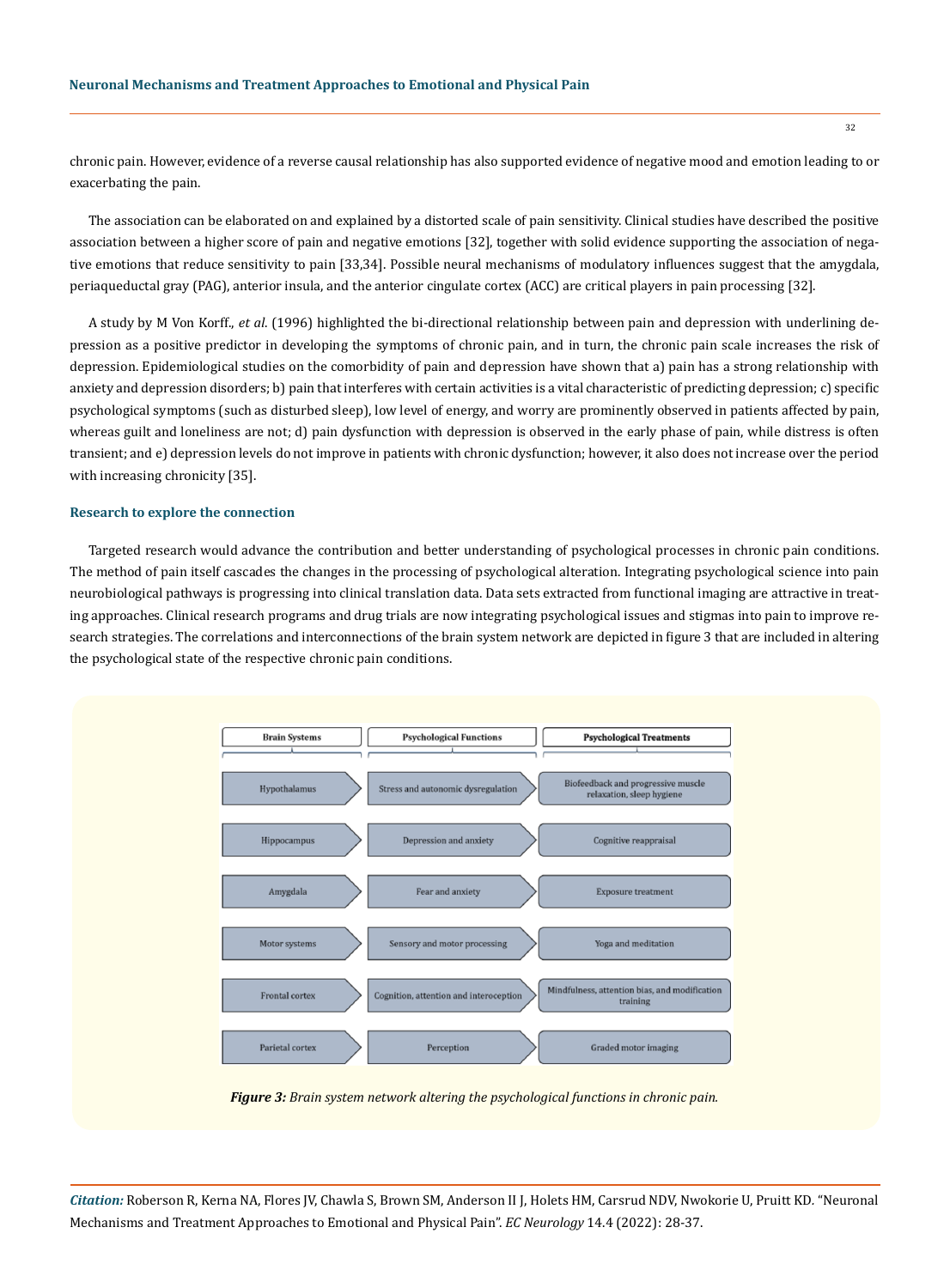Evidence supports the fact that pain negatively affects cognitive performance and attention by activating the ACC, altered by hypnotic suggestion in healthy subjects, leading to decreased activity in attention processing. Altered perception is another fine example of the inability of limb movements despite intact and proper motor functioning.

This occurrence has also been associated with significant disease states, such as Parkinson's and schizophrenia. Treatment approaches in these scenarios include sensory stimulation, visio-spatial specific training, and hypokinesia enhancement of the affected limb. The physiological condition also depends on emotional well-being and maintained stress levels. Rewarding and aversion stimuli also have a dynamic ability to modify one's behavior, and therefore it is essential to derive pleasure and happiness from ordinary activities [23].

Fear originating from pain is another psychological mechanism of feeling that has significant implications for psychological and physical functioning in chronic pain. This fear reflects a fear of injury or deterioration of the health condition, triggering pain [36]. The enlightened process of the reward-deficit syndrome is related to neural circuit dysfunction that can help study contributing factors to prepare a treatment approach [23]. Evidence highlights that pain-related fear also contributes to disability, and if left unaddressed or untreated, it can catastrophize pain and related fear and contribute uniquely to the generation of physical disability and pain [37].

Current approaches to behavioral therapies include cognitive-behavioral therapy (CBT) and acceptance and commitment therapy. The reversal of the butterfly effect can also enhance the enhancement of the therapeutic effect. The recently established psychological flexibility model has gained attention and is defined as the ability to adjust or maintain behavior by consistently participating in achieving goals and values [38,39].

## **Aim for future treatment**

People tend to adapt themselves to stressful conditions, and thus rejecting any chronic condition would require a data-driven and focused mechanism-based approach as treatment. While most clinical psychology studies may be related to 'pain' or 'sick feelings', only a few clinical training programs are available focusing on pain neurobiology. There is a tremendous advancement in understanding brain functioning and its related impact. Psychology is now very well positioned to take advantage of treating brain-related pathways and networks in chronic pain conditions [23].

Health care professionals are exploring the adaptation of psychological interventions to manage chronic pain symptoms. A recently published theory of chronic pain has described how the aversive stimulus can be passed to neutral stimuli in physical movement and behavior, ultimately contributing to the adjustment or avoidance of behavior. The exclusive use of behavioral approaches to pain management has demonstrated efficacy in treating lower back pain. Similarly, exposing the patient to pain-related fear has improved functional disability and pain [37].

CBT expands the bio-psycho-social approach to chronic pain treatment and targets cognitive responses to pain and maladaptive behavior along with environmental and social contingencies and modifying reactions to pain [40]. The principles of CBT have shown efficacy for a wide range of physical illnesses such as chronic lower back pain, cancer, chronic migraines, irritable bowel syndromes, and spinal cord injury, to name a few, and psychiatric disorders such as helplessness, fear of acceptance, and commitment, to name a few [37].

Health care professionals should be cautioned in assuming homogeneity in the characteristics among patients. Turk (2005) highlighted the need to understand better the different treatment approaches resulting in similar outcomes and thus, proposed that patients show distinct patterns of response to pain that can be clustered into subclasses of patients with the same or similar medical diagnoses such as dysfunctional, interpersonally distressed, and adaptive copers. Designing clinical studies in this manner will validate the approach to demonstrate any specific characteristic of the interconnected network [41].

*Citation:* Roberson R, Kerna NA, Flores JV, Chawla S, Brown SM, Anderson II J, Holets HM, Carsrud NDV, Nwokorie U, Pruitt KD*.* "Neuronal Mechanisms and Treatment Approaches to Emotional and Physical Pain". *EC Neurology* 14.4 (2022): 28-37.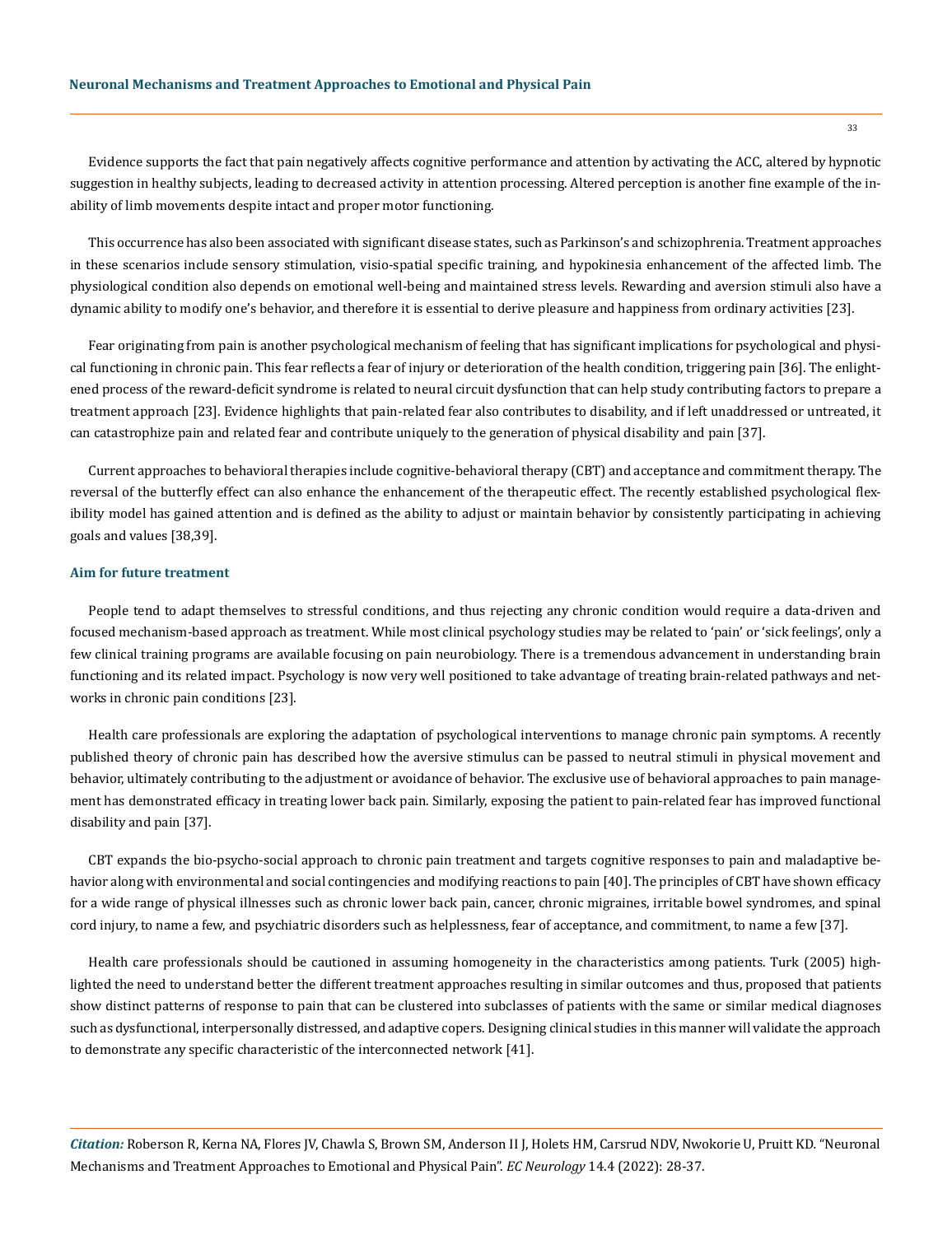The subgrouping of patients expands and clarifies the overview of specific responses, thus supporting the efficacy of interdisciplinary treatment [42]. Identifying subgroups through a detailed assessment of disability and chronic level (or score) of pain can be achieved and maintained as an insight-focused therapy and self-management approach [43].

## **Understanding the safety profile**

Any treatment decision can be harmful to patients. There are reported side effects of psychotherapy; however, the complete understanding and scope are still unclear. Psychological therapies for pain management are assumed to have a low risk of safety concerns or adverse effects. However, this field needs more investigation to reach a consensus and explore how to detect the concern or handle it if any concern arises.

There is a dire need to establish specific mechanisms and methods to examine potential ingredients, moderators, outcomes, and a broad spectrum of outcome measures over time. The study designs of randomized controlled trials (RCTs) must be validated with realworld clinical practice to maintain and strengthen knowledge. [44].

## **Conclusion**

Pain is rarely concentrated from a psychological point of view, while the relationship and indivisible nature between physical and psychological (emotional) suffering is the epitome of pain. However, the relationship between pain and psychology is intricate and reciprocal, and it has supporting evidence from clinical data of overlapping presentations between anatomical structures [45]. The multidimensional network of pain has regained the strength to explore psychophysiological phenomena.

Common and divergent aspects of physical and psychological pain provide a framework for exploring more RCT, followed by studies of real-world evidence to support the data. Wager (2013) has presented additional evidence suggesting a significant degree of specificity in the underlying neural mechanisms directly associated with physical pain and the processing of social pain [46]. The neuro signature pattern is a characteristic generated by a widely distributed neural network in the brain and proposes pain as a multidimensional experience.

Physical and psychological pain are now understood to be controlled and regulated by similar and overlapping neural network mechanisms, which require more data to support. The neuromatrix components of both networks that encompass behavioral output have not yet been identified [47]. Further examinations of different forms of pain will undoubtedly support the knowledge of the psychological and biological mechanisms that contribute to the onset and maintenance pathways of the phenomena.

Considering the brain as an orchestra and aiming to correlate the components to harmonize the tuning will facilitate focusing on the theoretical issues of brain functioning and learning and the evolutionary aspect. This understanding will help design future studies on depression, chronic pain, addiction, and anxiety disorders.

# **Conflict of Interest Statement**

The authors declare that this paper was written without any commercial or financial relationship that could be construed as a potential conflict of interest.

# **References**

1. Lumley MA., *et al*[. "Pain and Emotion: A Biopsychosocial Review of Recent Research".](file:///D:/Ecronicon/ECCY/ECCY-22-RW-110/Lumley MA., et al. \“Pain and Emotion: A Biopsychosocial Review of Recent Research\”. Journal of Clinical Psychology 67.9 (2011): 942-968.) *Journal of Clinical Psychology* 67.9 (2011): 942- [968.](file:///D:/Ecronicon/ECCY/ECCY-22-RW-110/Lumley MA., et al. \“Pain and Emotion: A Biopsychosocial Review of Recent Research\”. Journal of Clinical Psychology 67.9 (2011): 942-968.) https://pubmed.ncbi.nlm.nih.gov/21647882/

*Citation:* Roberson R, Kerna NA, Flores JV, Chawla S, Brown SM, Anderson II J, Holets HM, Carsrud NDV, Nwokorie U, Pruitt KD*.* "Neuronal Mechanisms and Treatment Approaches to Emotional and Physical Pain". *EC Neurology* 14.4 (2022): 28-37.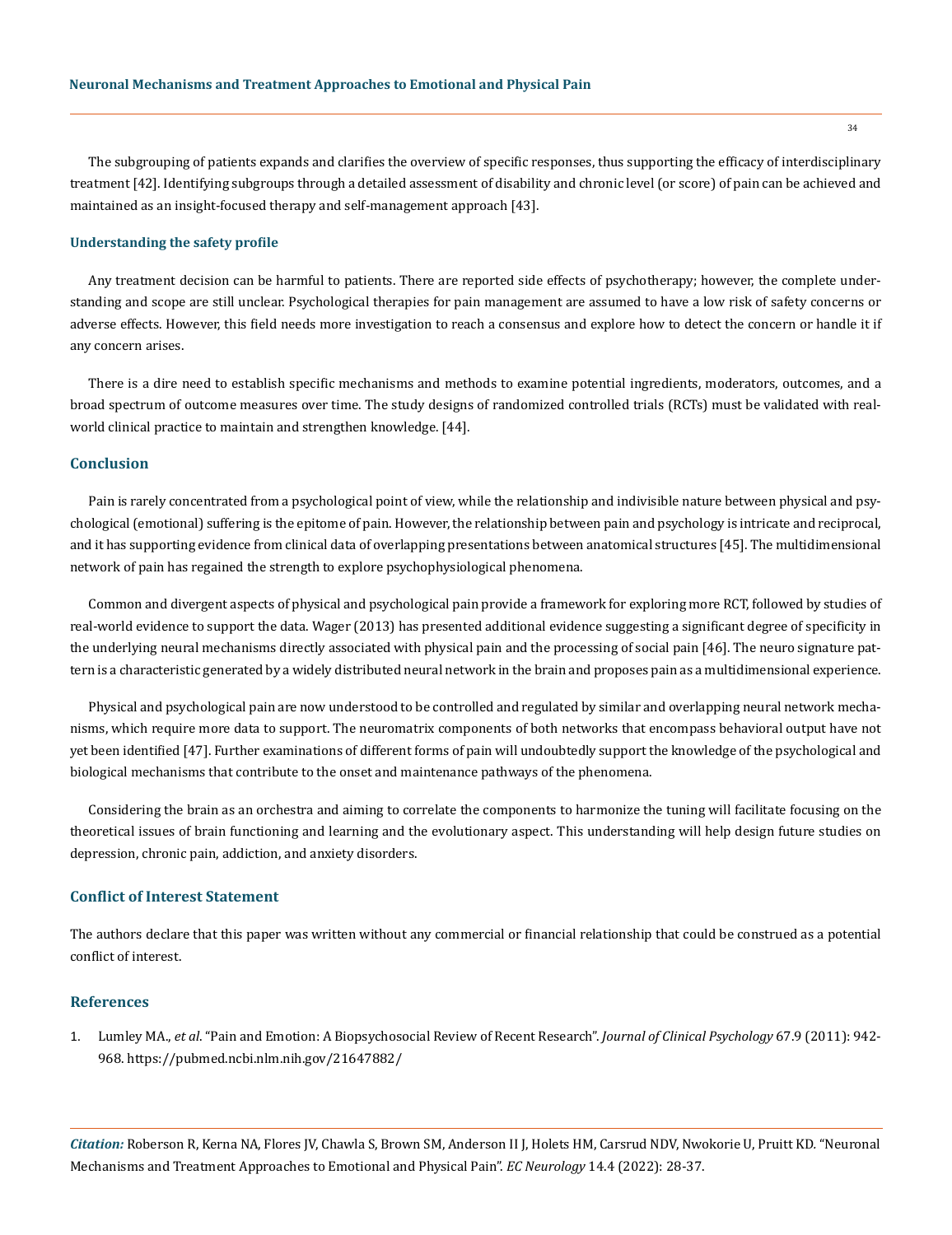- 2. IM SW., *et al*. "Gunshot Wounds and Other Injuries of Nerves". Lippincott. New York (1864).
- 3. Sudeck P. "Über die akute (reflektorische) Knochenatrophie nach Entzündungen und Verletzungen in den Extremitäten und ihre klinischen Erscheinungen". *Fortschr Röntgenstr* 5 (1901): 227-293.
- 4. [J A Evans. "Reflex sympathetic dystrophy".](https://pubmed.ncbi.nlm.nih.gov/20988032/) *Surgical Clinics of North America* 26 (1946): 780-790. https://pubmed.ncbi.nlm.nih. gov/20988032/
- 5. Edwin S Shneidman. "The Suicidal Mind". Oxford University Press, New York (1996).
- 6. [Sandler J. "Psychology and psychoanalysis".](https://pubmed.ncbi.nlm.nih.gov/14496864/) *British Journal of Medical Psychology* 35.2 (1962): 91-100. https://pubmed.ncbi.nlm.nih. gov/14496864/
- 7. Bakan D. "Disease, Pain, and Sacrifice". Chicago: University of Chicago P (1968).
- 8. [Baumeister RF. "Suicide as an escape from self".](https://pubmed.ncbi.nlm.nih.gov/2408091/) *Psychological Review* 97.1 (1990): 90-113. https://pubmed.ncbi.nlm.nih. gov/2408091/
- 9. [Melzack R and Casey KL. "Sensory, motivational, and central control determinants of pain: a new conceptual model".](https://www.researchgate.net/publication/233801589_Sensory_Motivational_and_Central_Control_Determinants_of_Pain) *The Skin Senses* [1 \(1968\): 423-439.](https://www.researchgate.net/publication/233801589_Sensory_Motivational_and_Central_Control_Determinants_of_Pain) https://www.researchgate.net/publication/233801589\_Sensory\_Motivational\_and\_Central\_Control\_Determinants of Pain
- 10. Ploner M., *et al*[. "Pain affect without pain sensation in a patient with a postcentral lesion".](https://pubmed.ncbi.nlm.nih.gov/10353510/) *Pain* 81.1-2 (1999): 211-214. https:// pubmed.ncbi.nlm.nih.gov/10353510/
- 11. Kulkarni B., *et al*[. "Attention to pain localization and unpleasantness discriminates the functions of the medial and lateral pain sys](https://pubmed.ncbi.nlm.nih.gov/15978022/)tems". *[The European Journal of Neuroscience](https://pubmed.ncbi.nlm.nih.gov/15978022/)* 21.11 (2005): 3133-3142. https://pubmed.ncbi.nlm.nih.gov/15978022/
- 12. Conejero I., *et al*[. "Psychological Pain, Depression, and Suicide: Recent Evidences and Future Directions".](file:///D:/Ecronicon/ECCY/ECCY-22-RW-110/Conejero%20I.,%20et%20al.%20“Psychological%20Pain,%20Depression,%20and%20Suicide:%20Recent%20Evidences%20and%20Future%20Directions”.%20Current%20Psychiatry%20Reports%2020.5%20(2018):%2033.) *Current Psychiatry Reports* [20.5 \(2018\): 33.](file:///D:/Ecronicon/ECCY/ECCY-22-RW-110/Conejero%20I.,%20et%20al.%20“Psychological%20Pain,%20Depression,%20and%20Suicide:%20Recent%20Evidences%20and%20Future%20Directions”.%20Current%20Psychiatry%20Reports%2020.5%20(2018):%2033.) https://pubmed.ncbi.nlm.nih.gov/29623441/
- 13. Pellegrini S., *et al*[. "Scaling relative incentive value: Different adjustments to incentive downshift in pigeons and rats".](https://www.sciencedirect.com/science/article/abs/pii/S0376635708001873) *Behavioural Processes* [79.3 \(2008\): 182-188.](https://www.sciencedirect.com/science/article/abs/pii/S0376635708001873) https://www.sciencedirect.com/science/article/abs/pii/S0376635708001873
- 14. Papini MR., *et al*[. "Behavioral neuroscience of psychological pain".](https://pubmed.ncbi.nlm.nih.gov/25446953/) *Neuroscience and Biobehavioral Reviews* 48 (2015): 53-69. https:// pubmed.ncbi.nlm.nih.gov/25446953/
- 15. Fayaz A., *et al*[. "Prevalence of chronic pain in the UK: a systematic review and meta-analysis of population studies".](file:///D:/Ecronicon/ECCY/ECCY-22-RW-110/Fayaz%20A.,%20et%20al.%20“Prevalence%20of%20chronic%20pain%20in%20the%20UK:%20a%20systematic%20review%20and%20meta-analysis%20of%20population%20studies”.%20BMJ%20Open%206.6%20(2016):%20e010364.) *BMJ Open* 6.6 [\(2016\): e010364.](file:///D:/Ecronicon/ECCY/ECCY-22-RW-110/Fayaz%20A.,%20et%20al.%20“Prevalence%20of%20chronic%20pain%20in%20the%20UK:%20a%20systematic%20review%20and%20meta-analysis%20of%20population%20studies”.%20BMJ%20Open%206.6%20(2016):%20e010364.) https://pubmed.ncbi.nlm.nih.gov/27324708/
- 16. [Turk DC and Rudy TE. "Toward an Empirically Derived Taxonomy of Chronic Pain Patients: Integration of Psychological Assessment](https://pubmed.ncbi.nlm.nih.gov/3372831/) Data". *[Journal of Consulting and Clinical Psychology](https://pubmed.ncbi.nlm.nih.gov/3372831/)* 56.2 (1988): 233-238. https://pubmed.ncbi.nlm.nih.gov/3372831/
- 17. [Tracey I and Bushnell MC. "How neuroimaging studies have challenged us to rethink: is chronic pain a disease?"](https://pubmed.ncbi.nlm.nih.gov/19878862/) *The Journal of Pain* [10.11 \(2009\): 1113-1120.](https://pubmed.ncbi.nlm.nih.gov/19878862/) https://pubmed.ncbi.nlm.nih.gov/19878862/
- 18. Ji RR., *et al*[. "Neuroinflammation and central sensitization in chronic and widespread pain".](file:///D:/Ecronicon/ECCY/ECCY-22-RW-110/Ji%20RR.,%20et%20al.%20“Neuroinflammation%20and%20central%20sensitization%20in%20chronic%20and%20widespread%20pain”.%20Anesthesiology%20129.2%20(2018):%20343-366.) *Anesthesiology* 129.2 (2018): 343-366. https://pubmed.ncbi.nlm.nih.gov/29462012/

*Citation:* Roberson R, Kerna NA, Flores JV, Chawla S, Brown SM, Anderson II J, Holets HM, Carsrud NDV, Nwokorie U, Pruitt KD*.* "Neuronal Mechanisms and Treatment Approaches to Emotional and Physical Pain". *EC Neurology* 14.4 (2022): 28-37.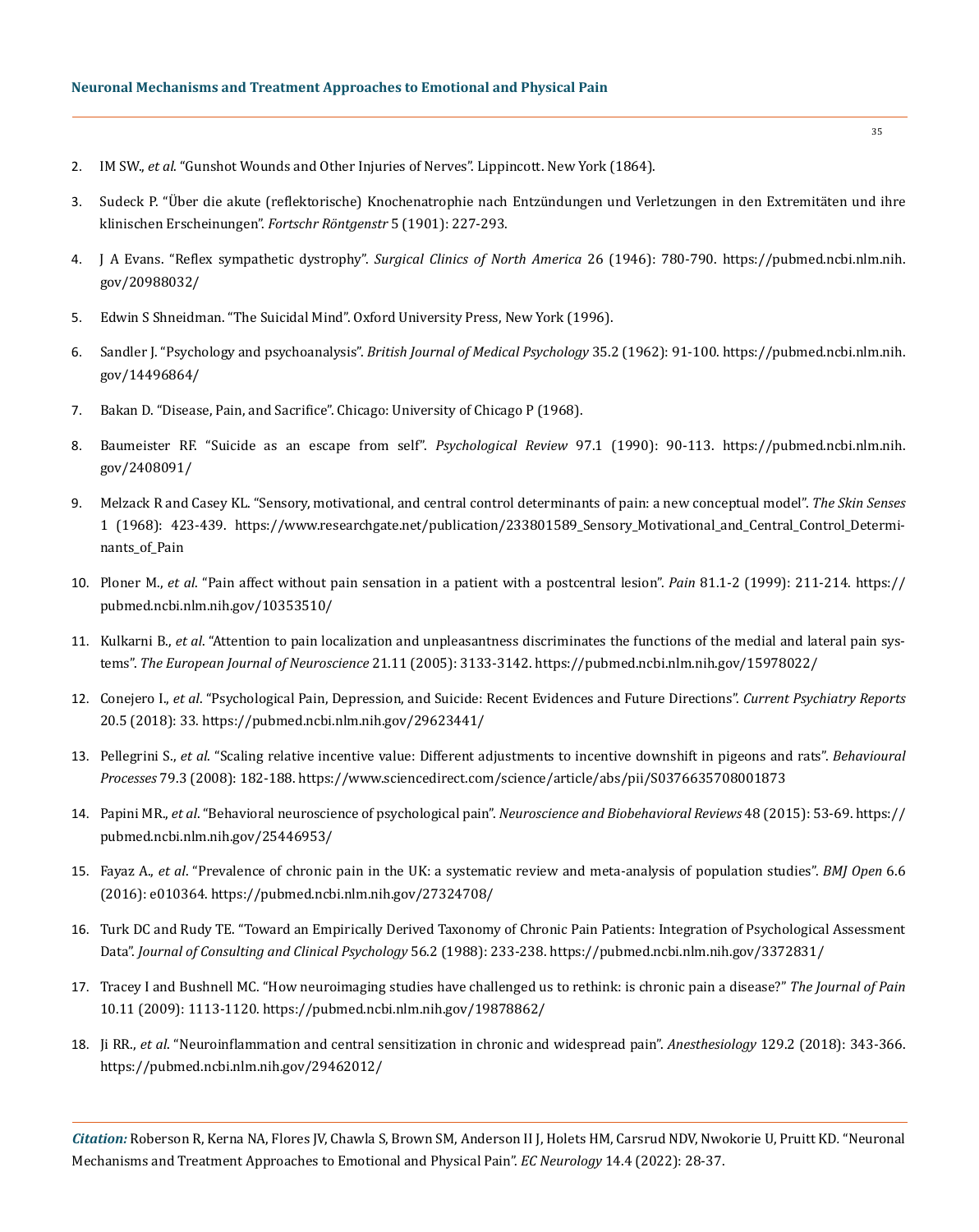- 19. [Gold MS and Gebhart GF. "Nociceptor sensitization in pain pathogenesis".](https://pubmed.ncbi.nlm.nih.gov/20948530/) *Nature Medicine* 16.11 (2010): 1248-1257. https://pubmed. ncbi.nlm.nih.gov/20948530/
- 20. Basbaum AI., *et al*[. "Cellular and molecular mechanisms of pain".](https://pubmed.ncbi.nlm.nih.gov/19837031/) *Cell* 139.2 (2009): 267-284. https://pubmed.ncbi.nlm.nih. gov/19837031/
- 21. [Latremoliere A and Woolf CJ. "Central sensitization: a generator of pain hypersensitivity by central neural plasticity".](https://pubmed.ncbi.nlm.nih.gov/19712899/) *The Journal of Pain* [10.9 \(2009\): 895-926.](https://pubmed.ncbi.nlm.nih.gov/19712899/) https://pubmed.ncbi.nlm.nih.gov/19712899/
- 22. [Hains BC and Waxman SG. "Activated microglia contribute to the maintenance of chronic pain after spinal cord injury".](https://pubmed.ncbi.nlm.nih.gov/16624951/) *The Jour[nal of Neuroscience: The Official Journal of the Society for Neuroscience](https://pubmed.ncbi.nlm.nih.gov/16624951/)* 26.16 (2006): 4308-4317. https://pubmed.ncbi.nlm.nih. gov/16624951/
- 23. Simons LE., *et al*[. "Psychological Processing in Chronic Pain: A Neural Systems Approach".](file:///D:/Ecronicon/ECCY/ECCY-22-RW-110/Simons%20LE.,%20et%20al.%20“Psychological%20Processing%20in%20Chronic%20Pain:%20A%20Neural%20Systems%20Approach”.%20Neuroscience%20and%20Biobehavioral%20Reviews%2039%20(2014):%2061.) *Neuroscience and Biobehavioral Reviews* 39 [\(2014\): 61.](file:///D:/Ecronicon/ECCY/ECCY-22-RW-110/Simons%20LE.,%20et%20al.%20“Psychological%20Processing%20in%20Chronic%20Pain:%20A%20Neural%20Systems%20Approach”.%20Neuroscience%20and%20Biobehavioral%20Reviews%2039%20(2014):%2061.) https://pubmed.ncbi.nlm.nih.gov/24374383/
- 24. Elman I., *et al*[. "The missing p in psychiatric training: why it is important to teach pain to psychiatrists".](https://pubmed.ncbi.nlm.nih.gov/21199962/) *Archives of General Psychiatry* [68.1 \(2011\): 12-20.](https://pubmed.ncbi.nlm.nih.gov/21199962/) https://pubmed.ncbi.nlm.nih.gov/21199962/
- 25. Borsook D., *et al*[. "Reward-aversion circuitry in analgesia and pain: implications for psychiatric disorders".](file:///D:/Ecronicon/ECCY/ECCY-22-RW-110/Borsook%20D.,%20et%20al.%20“Reward-aversion%20circuitry%20in%20analgesia%20and%20pain:%20implications%20for%20psychiatric%20disorders”.%20European%20Journal%20of%20pain%20(London,%20England)%2011.1%20(2007):%207-20.) *European Journal of pain [\(London, England\)](file:///D:/Ecronicon/ECCY/ECCY-22-RW-110/Borsook%20D.,%20et%20al.%20“Reward-aversion%20circuitry%20in%20analgesia%20and%20pain:%20implications%20for%20psychiatric%20disorders”.%20European%20Journal%20of%20pain%20(London,%20England)%2011.1%20(2007):%207-20.)* 11.1 (2007): 7-20. https://pubmed.ncbi.nlm.nih.gov/16495096/
- 26. [Bendelow GA and Williams SJ. "Transcending the dualisms: towards a sociology of pain".](https://www.researchgate.net/publication/229777947_Transcending_the_dualisms_Towards_a_sociology_of_pain) *Sociology of Health and Illness* 17.2 (1995): [139-165.](https://www.researchgate.net/publication/229777947_Transcending_the_dualisms_Towards_a_sociology_of_pain) https://www.researchgate.net/publication/229777947\_Transcending\_the\_dualisms\_Towards\_a\_sociology\_of\_pain
- 27. Elman I., *et al*[. "Pain and suicidality: insights from reward and addiction neuroscience".](https://pubmed.ncbi.nlm.nih.gov/23827972/) *Progress in Neurobiology* 109 (2013): 1-27. https://pubmed.ncbi.nlm.nih.gov/23827972/
- 28. Goldberg RT., *et al*[. "Relationship between traumatic events in childhood and chronic pain".](https://pubmed.ncbi.nlm.nih.gov/10070600/) *Disability and Rehabilitation* 21.1 (1999): [23-30.](https://pubmed.ncbi.nlm.nih.gov/10070600/) https://pubmed.ncbi.nlm.nih.gov/10070600/
- 29. Nicolson NA., *et al*[. "Childhood maltreatment and diurnal cortisol patterns in women with chronic pain".](https://pubmed.ncbi.nlm.nih.gov/20467005/) *Psychosomatic Medicine* 72.5 [\(2010\): 471-480.](https://pubmed.ncbi.nlm.nih.gov/20467005/)
- 30. [Miller LR and Cano A. "Comorbid chronic pain and depression: who is at risk?"](https://pubmed.ncbi.nlm.nih.gov/19398383/) *The Journal of Pain* 10.6 (2009): 619-627. https:// pubmed.ncbi.nlm.nih.gov/19398383/
- 31. [Ohayon MM and Schatzberg AF. "Chronic pain and major depressive disorder in the general population".](https://pubmed.ncbi.nlm.nih.gov/20149391/) *Journal of Psychiatric Research* [44.7 \(2010\): 454-461.](https://pubmed.ncbi.nlm.nih.gov/20149391/) https://pubmed.ncbi.nlm.nih.gov/20149391/
- 32. [Wiech K and Tracey I. "The influence of negative emotions on pain: behavioral effects and neural mechanisms".](https://pubmed.ncbi.nlm.nih.gov/19481610/) *NeuroImage* 47.3 [\(2009\): 987-994.](https://pubmed.ncbi.nlm.nih.gov/19481610/) https://pubmed.ncbi.nlm.nih.gov/19481610/
- 33. [Rhudy JL and Meagher MW. "Fear and anxiety: divergent effects on human pain thresholds".](https://pubmed.ncbi.nlm.nih.gov/10601674/) *Pain* 84.1 (2000): 65-75. https://pubmed. ncbi.nlm.nih.gov/10601674/
- 34. [Rhudy JL and Meagher MW. "Individual differences in the emotional reaction to shock determine whether hypoalgesia is observed".](https://pubmed.ncbi.nlm.nih.gov/12974824/) *[Pain Medicine \(Malden, Mass\)](https://pubmed.ncbi.nlm.nih.gov/12974824/)* 4.3 (2003): 244-256. https://pubmed.ncbi.nlm.nih.gov/12974824/

*Citation:* Roberson R, Kerna NA, Flores JV, Chawla S, Brown SM, Anderson II J, Holets HM, Carsrud NDV, Nwokorie U, Pruitt KD*.* "Neuronal Mechanisms and Treatment Approaches to Emotional and Physical Pain". *EC Neurology* 14.4 (2022): 28-37.